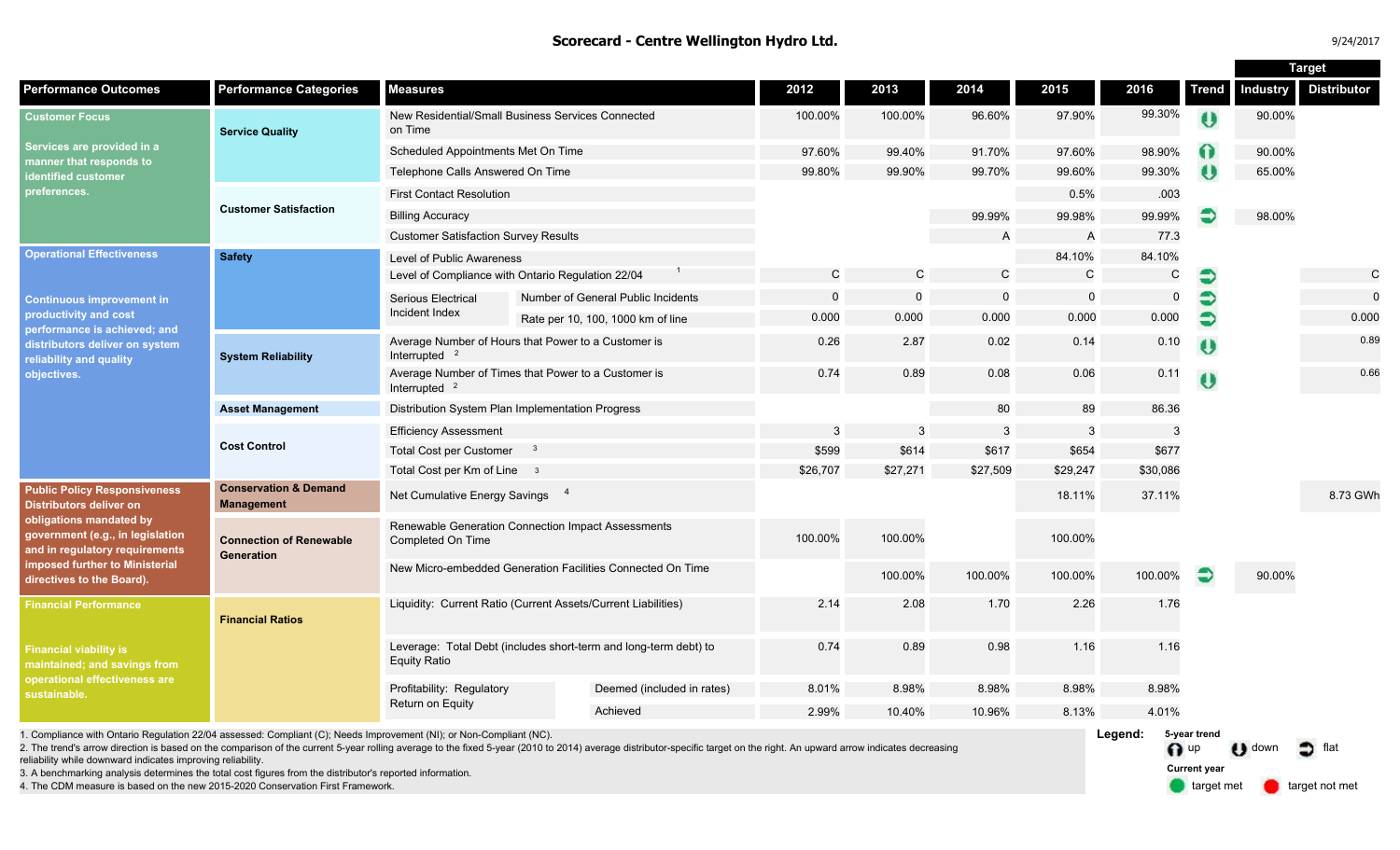# **2016 Scorecard Management Discussion and Analysis ("2016 Scorecard MD&A")**

The link below provides a document titled "Scorecard - Performance Measure Descriptions" that has the technical definition, plain language description and how the measure may be compared for each of the Scorecard's measures in the 2016 Scorecard MD&A: **[http://www.ontarioenergyboard.ca/OEB/\\_Documents/scorecard/Scorecard\\_Performance\\_Measure\\_Descriptions.pdf](http://www.ontarioenergyboard.ca/OEB/_Documents/scorecard/Scorecard_Performance_Measure_Descriptions.pdf)**

## **Scorecard MD&A - General Overview**

Year over year, including 2016, Centre Wellington Hydro (CWH) has exceeded every Ontario Energy Board (OEB) Industry target on its scorecard. The continued high performance as indicated in the scores are attributed to CWH employees commitment to its customers' expectations of service, reliability, and professionally managed grid assets while maintaining cost effectiveness. Meeting our customers' expectations and OEB benchmarking performance measures are also a result of our good corporate governance, which substantiates CWH's capability to succeed and perform at high standards within the industry.

### **Service Quality**

#### • **New Residential/Small Business Services Connected on Time**

In 2016, CWH connected 151 low-voltage (connections under 750 volts) residential and small business customers. This represents an increase of 221% in the number of connections over 2015. CWH considers "New Services Connected on Time" as an important form of customer engagement as it is the utilities first opportunity to meet and/or exceed its customer's expectations, which in turn affects the level of customer satisfaction within a utility's territory. Consistent with prior years, CWH connected 99.3% of these customers on time, which exceeds the Ontario Energy Board's mandated target of 90% for this measure. CWH expects this trend to continue into the foreseeable future.

### • **Scheduled Appointments Met On Time**

In 2016, CWH scheduled 283 appointments to meet to connect services, disconnect services, or otherwise complete work requested by its customers. This represents a 33% increase in the number of appointments over 2015. CWH considers "Scheduled Appointments Met" as an important form of customer engagement as customer presence is required for all types of appointments. Consistent with prior years, CWH met 98.9% of these appointments on time, which exceeds the Ontario Energy Board's mandated target of 90% for this measure.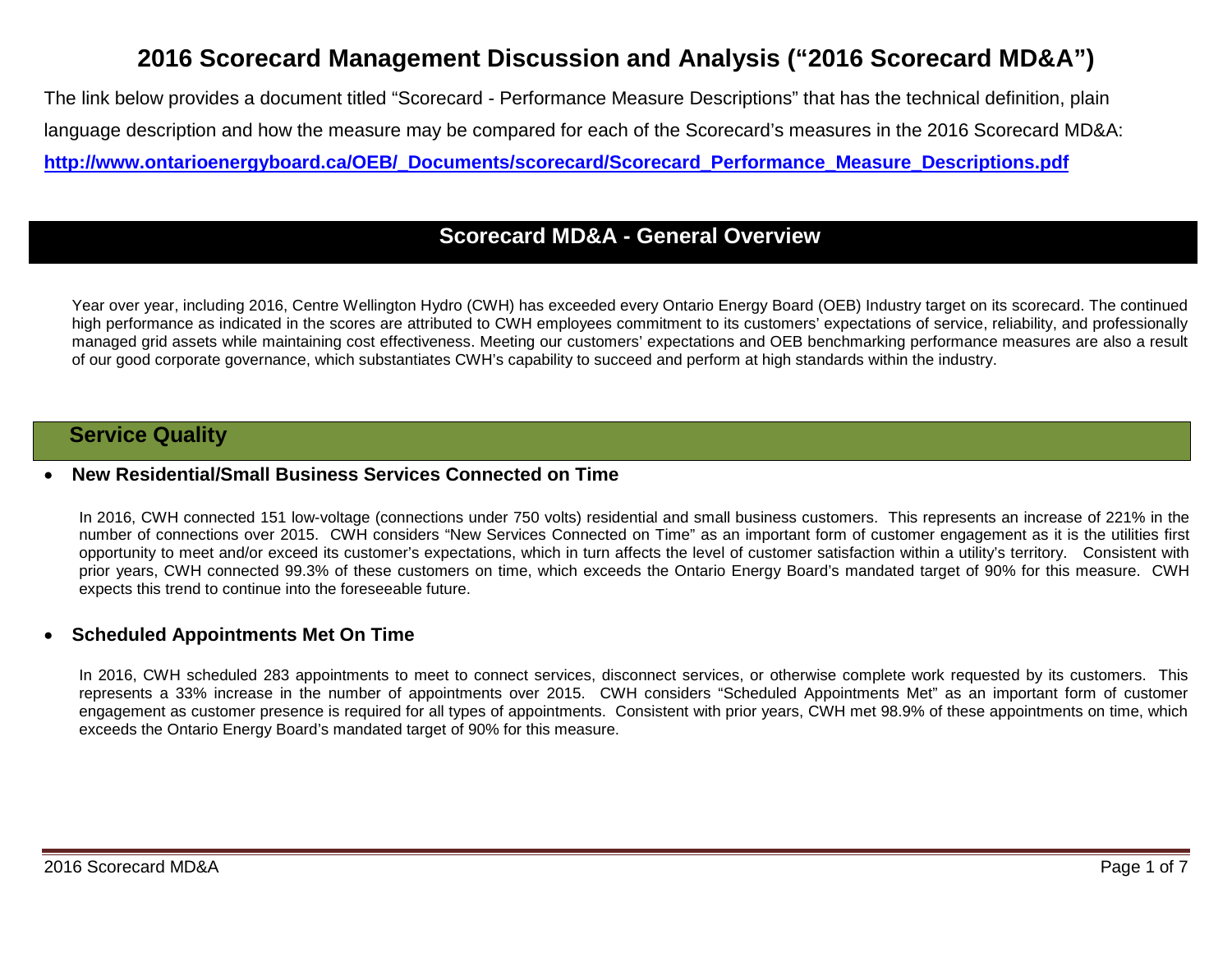### • **Telephone Calls Answered On Time**

In 2016, CWH received 6,938 calls from its customers. This represents a decrease of 27% in the number of calls over 2015. The decrease in call volume is attributed to increased customer engagement through emails, our website and online account access to account balances, time of use and conservation tips. CWH considers "Telephone Calls" to be an important communication tool for identifying and responding to its customers' needs and preferences. Consistent with prior years, a customer service representative answered 99.30% of these calls in 30 seconds or less, which significantly exceeds the Ontario Energy Board mandated target of 65% for this measure.

### **Customer Satisfaction**

#### • **First Contact Resolution**

CWH defines "First Contact Resolution" as the number of customer enquires that are not resolved by the first contact at the utility, resulting in the enquiry being escalated to an alternate contact at the utility, typically a supervisor or a manager. This includes all customer enquires that are made to a customer service representative whether by telephone, letter, e-mail, or in person.

Customer Service Representatives log calls, walk-ins, letters, and emails. If they are unable to address the concern on the initial contact and must forward, they mark the call as "unresolved first contact" in order to be tracked as it is passed on to someone else within the organization. Of the 6,938 calls received, 24 were tagged as "unresolved first contact." This gave us a 0.003 % measure for First Contact resolution.

### • **Billing Accuracy**

Billing Accuracy is a newer scorecard measure introduced by the Ontario Energy Board late in 2014. It is defined as the number of accurate bills issued expressed as a percentage of total bills issued.

CWH considers timely and accurate billing to be an essential component of customer satisfaction. CWH has checks and measures in place to monitor the accuracy of the bills. We produced a total of 81,576 bills in 2016 and had a total of 7 inaccurate bills for the year. This gave us a Billing Accuracy Measure of 99.99%.

### • **Customer Satisfaction Survey Results**

In 2017, CWH used Redhead Media Solutions Inc. to perform a customer satisfaction survey. This statistical survey gathered customers' responses to a number of key areas including power quality and reliability, price, billing and payments, communications, and the overall customer service experience. This survey is a useful tool for engaging the customer and to receive a better understanding of their wants and needs with respect to the provision of electricity services and for identifying areas that may require improvement. CWH's overall satisfaction score as seen on the scorecard is 77.3%; given the hyper-sensitive political climate taking place at the time of the survey (1<sup>st</sup> quarter 2017) attributing to negativity in the industry, CWH feels the survey results indicate an overall positive customer response.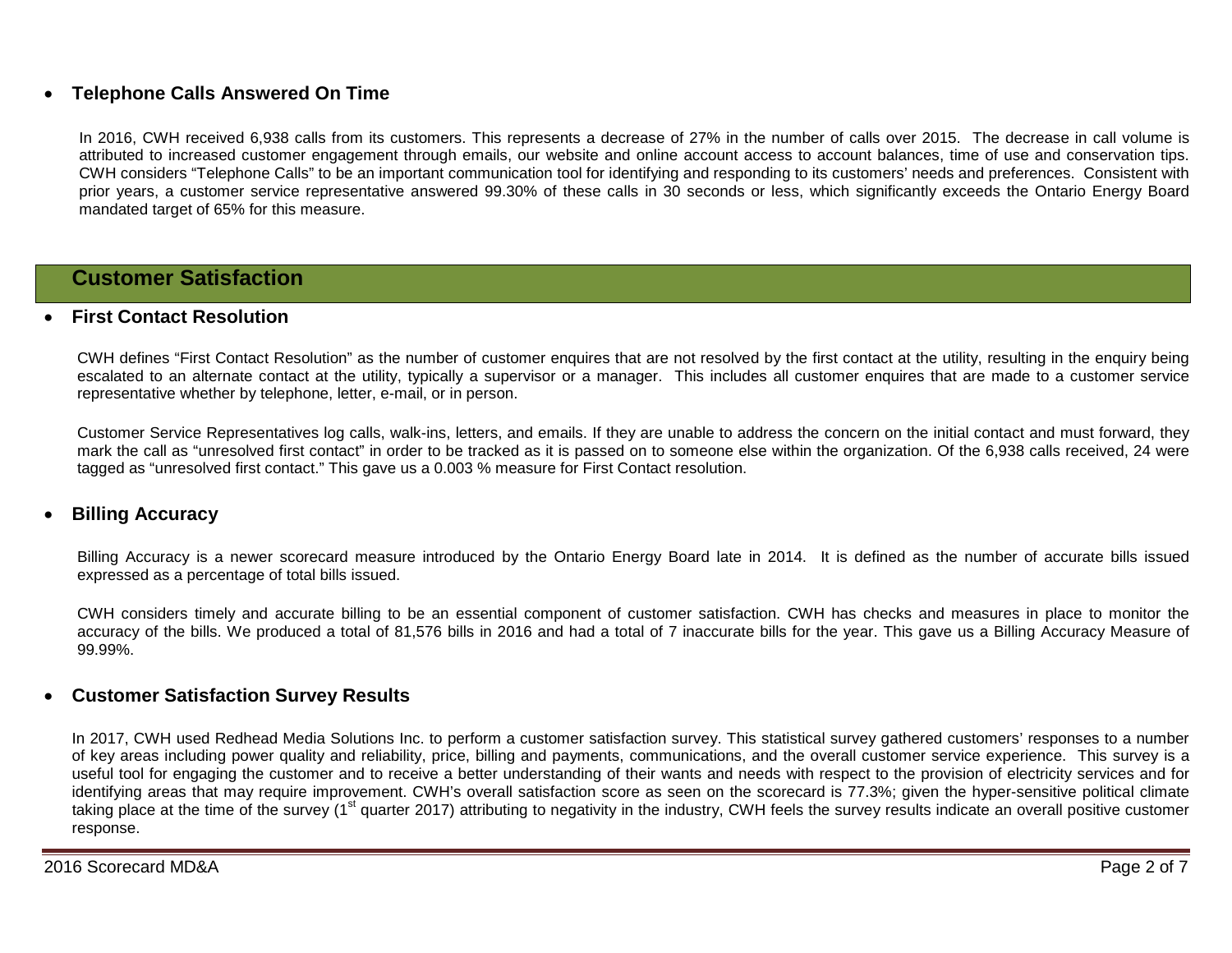### **Safety**

### • **Public Safety**

Public Safety is a scorecard measure introduced in 2014 by the Ontario Energy Board. The Public Safety measure is generated by the Electrical Safety Authority and is comprised of three components: Public Awareness of Electrical Safety, Compliance with Ontario Regulation 22/04, and the Serious Electrical Incident Index. A breakdown of the three components is as follows:

### o **Component A – Public Awareness of Electrical Safety**

Component A consists of a survey that gauges the public's awareness of key electrical safety concepts related to electrical distribution equipment found in a utility's territory. The survey also provides a benchmark of the levels of awareness including identifying gaps where additional education and awareness efforts may be required. This is the second year for the public awareness survey and CWH's score was 84.1%.

### o **Component B – Compliance with Ontario Regulation 22/04**

Component B consists of a utility's compliance with Ontario Regulation 22/04 - Electrical Distribution Safety. Ontario Regulation 22/04 establishes the safety requirements for the design, construction, and maintenance of electrical distribution systems, particularly in relation to the approvals and inspections required prior to putting electrical equipment into service. Through our strong commitment to safety, CWH was found to be compliant with Ontario Regulation 22/04 (Electrical Distribution Safety) over the past three years.

### o **Component C – Serious Electrical Incident Index**

Component C consists of the number of serious electrical incidents, including fatalities, which occur within a utility's territory. In 2016, CWH had zero fatalities and no (0) serious incidents within its territory; which translates to a rate of 0 incidents per 1,000 km of line for 2016.

## **System Reliability**

### • **Average Number of Hours that Power to a Customer is Interrupted**

The average number of hours that power to a customer is interrupted is a measure of system reliability or the ability of a system to perform its required function. CWH views reliability of electrical service as a high priority for its customers and constantly monitors its system for signs of reliability degradation. CWH regularly maintains its distribution system to ensure its level of reliability is maintained. For 2016, CWH's average number of hours that power to a customer was interrupted was 0.10, which is well within the range over the five-year period between 2012 and 2016. CWH attributes the low trend in outage duration to customers year over year to proactive capital and maintenance system planning and no major weather/storm events causing outages in 2016.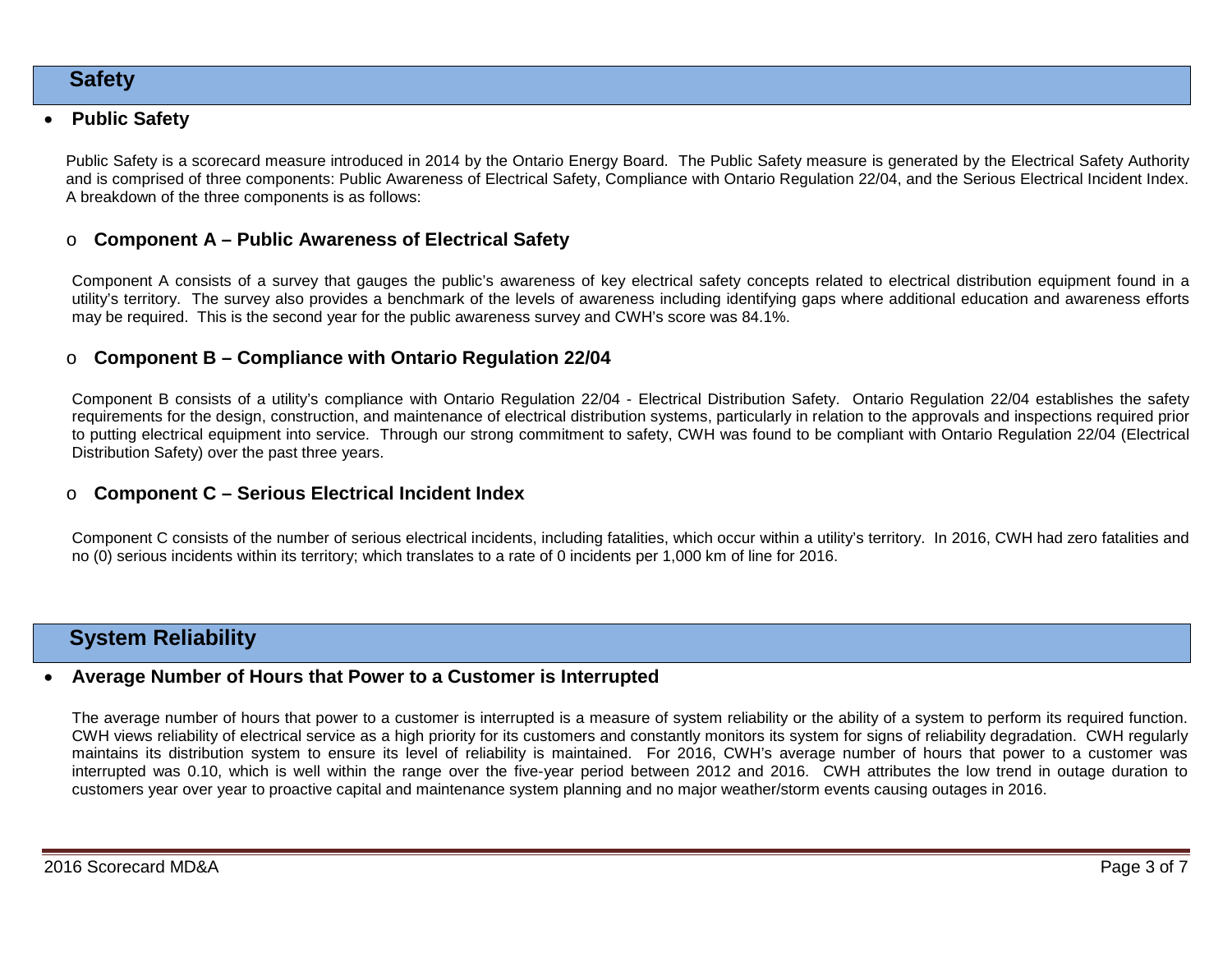### • **Average Number of Times that Power to a Customer is Interrupted**

The average number of times that power to a customer is interrupted is another measure of system reliability and is also a high priority for CWH. As outlined above, the Ontario Energy Board typically requires a utility to keep this measure within the range of its historical performance and outside factors can greatly impact this measure. CWH experienced interrupted power 0.11 times during 2016, which is well below our target and as in the above measure this is attributed to the same proactive capital and maintenance system planning and no major weather/storm events causing outages in 2016.

### **Asset Management**

### • **Distribution System Plan Implementation Progress**

The Distribution System Plan implementation progress was instituted by the Ontario Energy Board beginning in 2013. The Distribution System Plan outline forecasted capital expenditures over five (5) years, which are required to maintain and expand the utility's electricity system to serve its current and future customers. The Distribution System Plan Implementation Progress measure is intended to assess CWH's effectiveness at planning and implementing these capital expenditures. Consistent with other new measures, utilities were given an opportunity to define this measure in the manner that best fits their organization. As a result, this measure may differ from other utilities in the Province.

In 2013, CWH filed an Asset Management Plan (AMP) with their Cost of Service. The AMP only covered capital jobs to the end of 2015. In the past CWH has compared the proposed jobs in the AMP to actual jobs completed to calculate this measure, however for 2016 there were no job projections included in the AMP. For 2016, CWH is using the capital jobs that were budgeted for and approved by CWH's Board of Directors. Based on this there were 22 capital jobs planned. In 2016, CWH completed 19 of those jobs. This calculates to an Asset Management rate of 86.36% (19/22).

### **Cost Control**

#### • **Efficiency Assessment**

On an annual basis, each utility in Ontario is assigned an efficiency ranking based on its performance. To determine a ranking, electricity distributors are divided into five groups based on the magnitude of the difference between their actual costs and predicted costs. For 2016, CWH remained in Group 3 in terms of efficiency. Group 3 is considered average and is defined as having actual costs within +/- 10% of predicted costs.

### • **Total Cost per Customer**

Total cost per customer is calculated as the sum of CWH's capital and operating costs, including certain adjustments to make the costs more comparable between utilities and dividing this cost figure by the total number of customers that CWH serves. Similar to most distributors in the province, CWH has experienced increases in its total costs required to deliver quality and reliable services to customers.

CWH's rate is \$677 per customer. Going forward, utility costs are expected to keep pace with economic fluctuations; however, CWH will continue to explore productivity and efficiency improvements to help offset costs associated with distribution system enhancements, while maintaining the reliability and quality of its distribution system.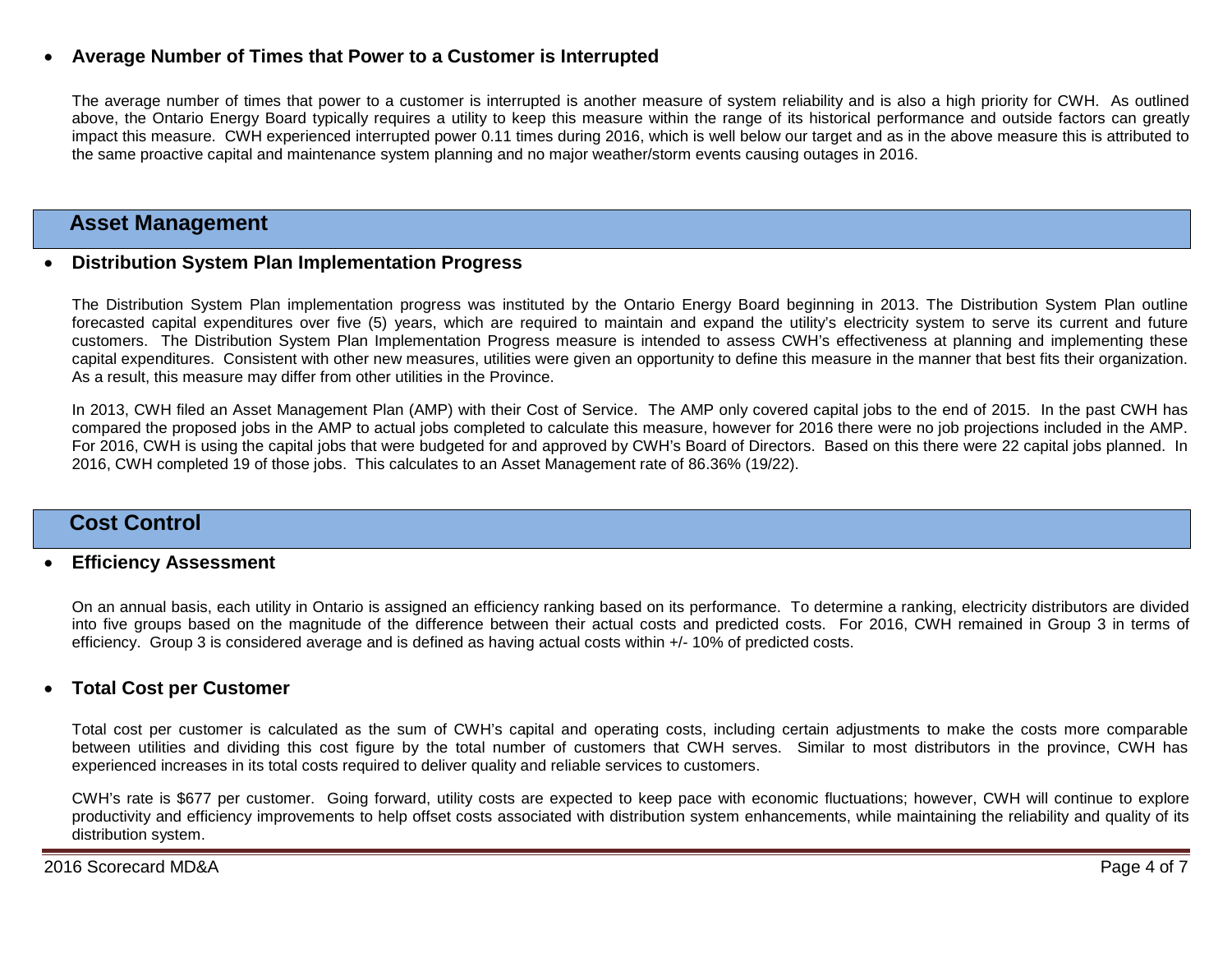### • **Total Cost per Km of Line**

CWH's rate is \$30,086 per km of line. The total cost used is the same total cost mentioned in Total Cost per Customer above and is then divided by CWH's total kilometers of line within our service territory. CWH's growth rate for its territory is considered low and as a result, the cost per km of line is expected to slowly increase as capital and operating costs increase. As we progress into the future, CWH will continue to seek innovative solutions to help ensure cost/km of line remains competitive and within acceptable limits to our customers.

### **Conservation & Demand Management**

#### • **Net Cumulative Energy Savings**

On the Conservation & Demand Management (CDM) portfolio a long history exists of CWH working in collaboration with Cornerstone Hydro Electric Concepts Association (CHEC) local distribution companies (LDCs). The CHEC LDCs recognized that working together would expedite program delivery and assist in maintaining cost effective delivery of programs. For the previous framework, 2011-14 CWH was one of only 6 LDCs that met both the kWh and kW targets. While the new framework targets are challenging CWH is continuing its efforts. In 2016, CWH reached 37% of the energy targets set for the Conservation First Framework (CFF) period from 2015 to 2020. This is an excellent start to the new framework and customer contact and interest in further involvement in the programs appear high.

CWH along with 6 other LDCs have filed a combined CDM Plan for the CFF. The CDM Plan development was a result of consultation with CHEC Members, review of historical performance and consideration of the IESO Achievable Potential Study.

CWH will offer a full range of provincial programs in the service territory and continue to work collaboratively both with CHEC and other LDCs in an effort to develop new programs at the LDC and/or regional level.

CWH has a close relationship with its customers, has been active in community events and networking opportunities within the community. These activities provide excellent vehicles to share program information, obtain input from the customers and tailor delivery methods to meet local needs.

### **Connection of Renewable Generation**

#### • **Renewable Generation Connection Impact Assessments Completed on Time**

Electricity distributors are required to conduct Connection Impact Assessments (CIA's) on all renewable generation connections within 60 days of receiving authorization from the Electrical Safety Authority. CWH has developed and implemented an internal procedure to ensure compliance with this regulation.

In 2016, CWH had no CIA's requests.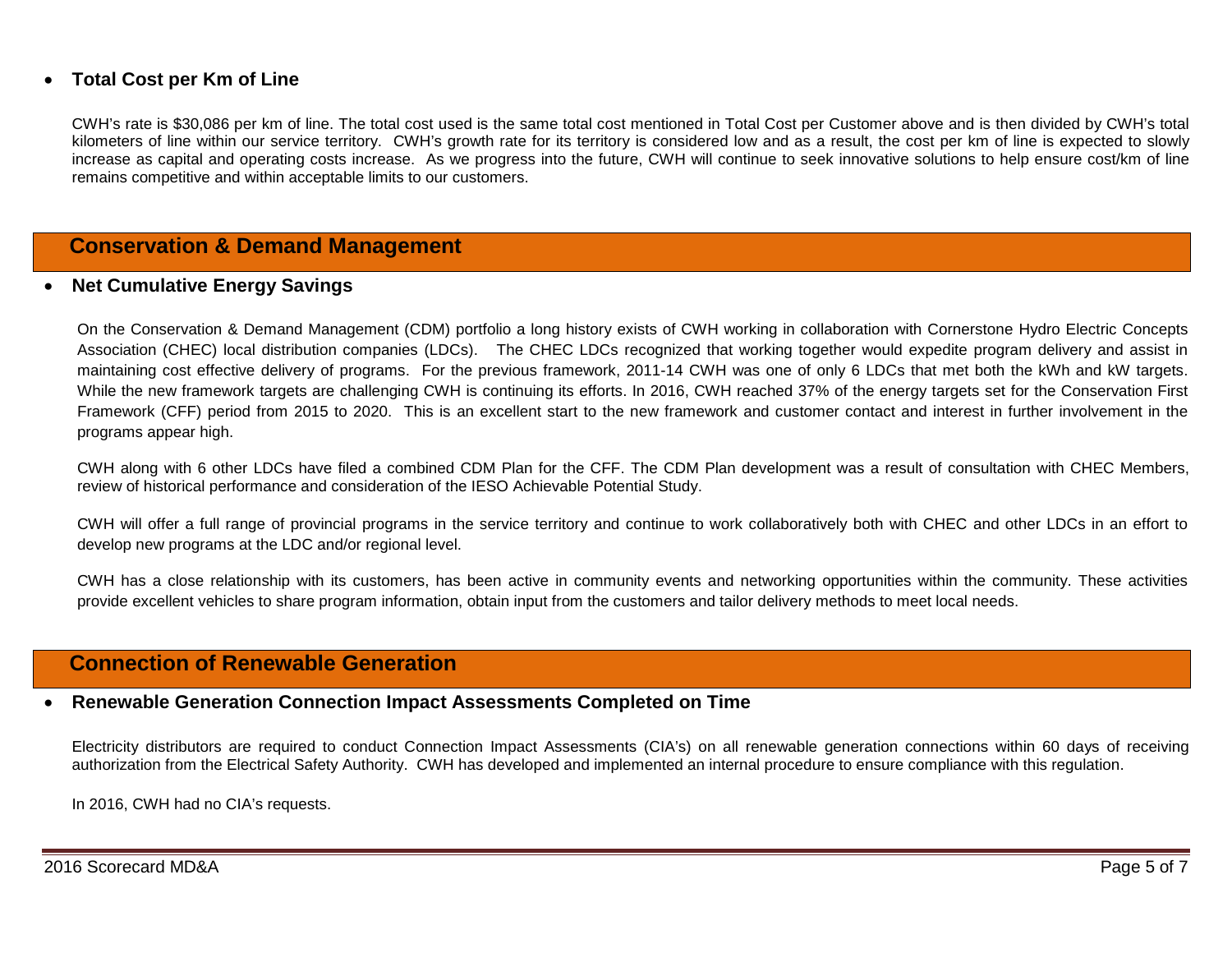### • **New Micro-embedded Generation Facilities Connected On Time**

Micro-embedded generation facilities consist of solar, wind, or other clean energy projects of less than 10 kW that are typically installed by homeowners, farms or small businesses. In 2016, CWH connected 4 new micro-embedded generation facilities within its territory. All of these projects, 100%, were connected within the prescribed timeframe of five (5) business days, which significantly exceeds the Ontario Energy Board's mandated target of 90% for this measure. CWH's process for these projects are well documented and CWH works closely with its customers and their contractors to ensure the customer's needs are met and/or exceeded.

### **Financial Ratios**

### • **Liquidity: Current Ratio (Current Assets/Current Liabilities)**

As an indicator of financial health, a current ratio indicates a company's ability to pay its short term debts and financial obligations. Typically, a current ratio between 1 and 1.5 is considered good. If the current ratio is below 1, then a company may have problems meeting its current financial obligations.

CWH's current ratio decreased from 2.26 in 2015 to 1.76 in 2016. CWH's current ratio is expected to remain financially healthy into the foreseeable future.

#### • **Leverage: Total Debt (includes short-term and long-term debt) to Equity Ratio**

The debt to equity ratio is a financial ratio indicating the relative proportion of shareholders' equity and debt used to finance a company's assets. The Ontario Energy Board uses a capital structure of 60% debt and 40% equity (a debt to equity ratio of 60/40 or 1.5) when setting rates for an electricity utility. A high debt to equity ratio may indicate that an electricity distributor may have difficulty generating sufficient cash flows to make its debt payments, while a low debt-to-equity ratio may indicate that an electricity distributor is not taking advantage of the increased profits that may be had through increased financial debt.

In 2016, CWH's debt to equity ratio was unchanged from 2015 at 1.16, which is close to a 54/46 ratio, indicating CWH's financial stability is sound.

### • **Profitability: Regulatory Return on Equity – Deemed (included in rates)**

Return on equity (ROE) measures the rate of return on shareholder equity. ROE demonstrates an organization's profitability or how well a company uses its investments to generate earnings growth. CWH's current distribution rates were approved by the Ontario Energy Board and include an expected (deemed) regulatory return on equity of 8.98%. The Ontario Energy Board allows a distributor to earn within +/- 3% of the expected return on equity. If a distributor performs outside of this range, it may trigger a regulatory review of the distributor's financial structure by the Ontario Energy Board.

### **Profitability: Regulatory Return on Equity – Achieved**

CWH achieved a ROE of 4.01% in 2016, which is outside the 8.98% +/-3% range allowed by the Ontario Energy Board (see above paragraph). CWH acknowledges that they are now beneath the +/-3% range and has submitted a Cost of Service Application for new rates effective January 1, 2018 which should bring CWH back within the allowed range. CWH anticipates that the average ROE for 2017 may also fall outside of the +/-3% range.